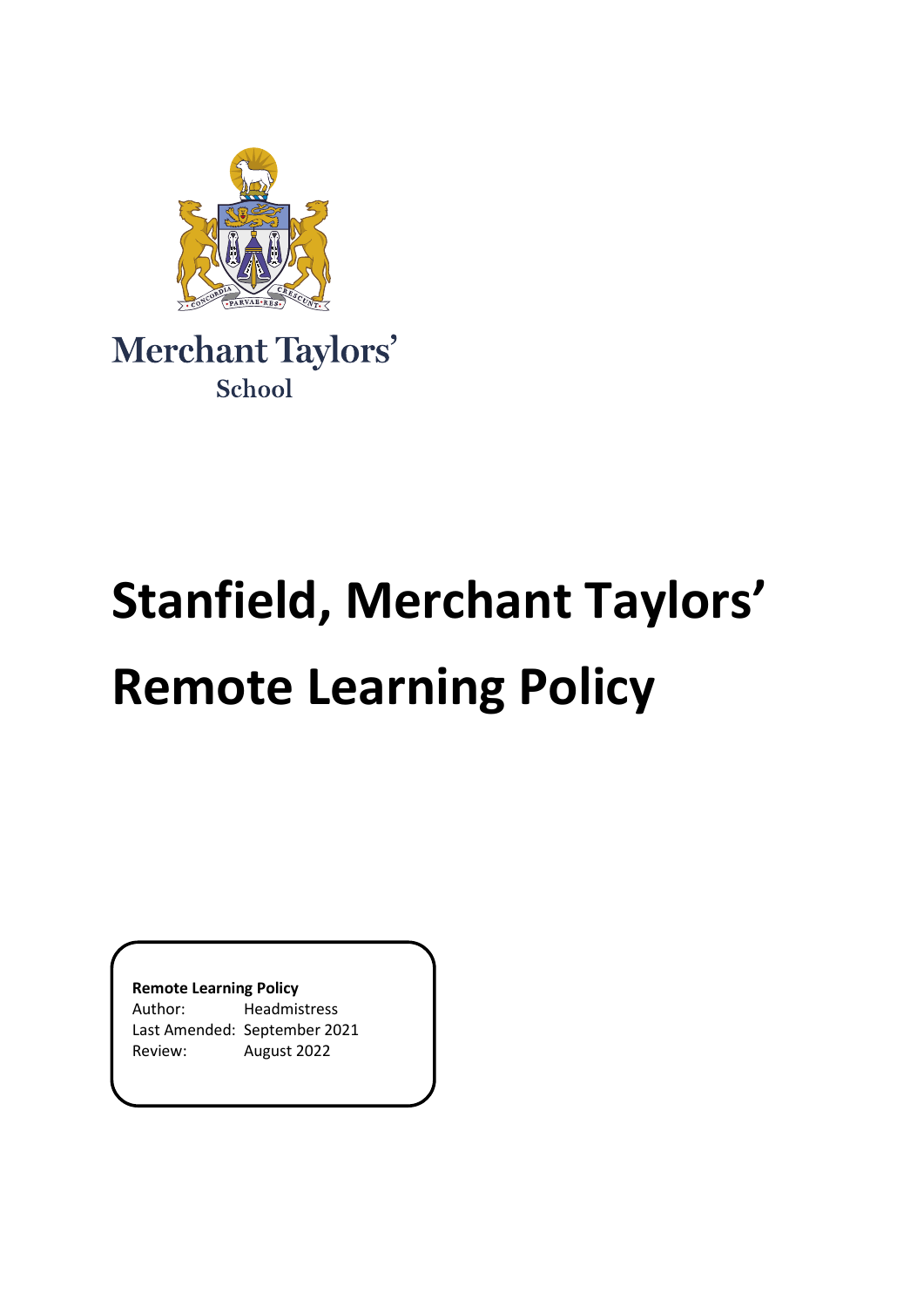### **Rationale**

In the event of a school closure, the school is committed to providing continuity of education to its pupils and will do so through a process of remote (online) learning. Extensive remote learning would apply particularly in a situation in which the school is closed for an extended period of time, but a high proportion of pupils and teachers are healthy, and able to work as normal from home. This policy does not normally apply in the event of short-term school closures (e.g. as a result of inclement weather) or a short-term pupil absence.

Remote learning may also be appropriate in situations when pupils, in agreement with the school, have a period of absence but are able to work at home, at least to some extent. This may apply in cases such as exclusion from school, or longer term illness, assuming pupils are able to complete school work at home. Another relevant instance would be if, following an infectious disease outbreak, pupils are self-isolating at home but are not suffering with relevant symptoms. There is no obligation for the school to provide continuity of education to pupils who absent themselves from school, with or without parental permission, in contravention to school or government guidance. This may apply, for example, if parents choose to take pupils on holiday during term time. Similarly, this would apply if parents made the decision, without prior agreement with the school, to absent their child from school 'as a precaution', against official guidance, in the event of an outbreak of infectious disease.

This policy is under review and may be revised as necessary in light of further experience of remote learning and the circumstances around its necessity. For example, the extent to which different methods of instruction are employed is likely to be determined by the length of any school closure and the ability of both pupils and teachers to participate in remote learning, owing to widespread illness, for example. During a closure of the premises, it is vital that we have a consistent approach to the setting and assessment of work and that we maintain in regular contact with classes as we teach them remotely to ensure continuity in their learning and progress.

Teaching classes and setting work

- Classes should continue to be taught remotely according to the school timetable in all curriculum subjects. Please refer to individual year group timetables, which will be published on Firefly, for more detail. Practical subjects such as PE, Music and Art should do their best to replicate the learning experience of the pupils remotely, although it is recognised that there will be limitations in some subjects.
- Remote learning will be achieved through a combination of different remote learning resources and strategies and all teaching staff will receive ongoing training to ensure consistency in remote delivery for all children.
- There can be no single approach as the best method of delivery for a particular lesson will depend on the age of the pupils in the class, the subject in question and whether the lessons are having to be delivered synchronously and asynchronously.
- Teachers should use Microsoft Teams to communicate remotely with the pupil and should note the children who are in attendance at each session. Depending on age, pupils may have the option to complete the work set on Teams or may leave the call and return for the plenary section of the lesson. There is no expectation that pupils will spend the entire lesson on Teams, and in fact in the interest of the pupils' wellbeing it is desirable that they spend time away from a screen for parts of a lesson.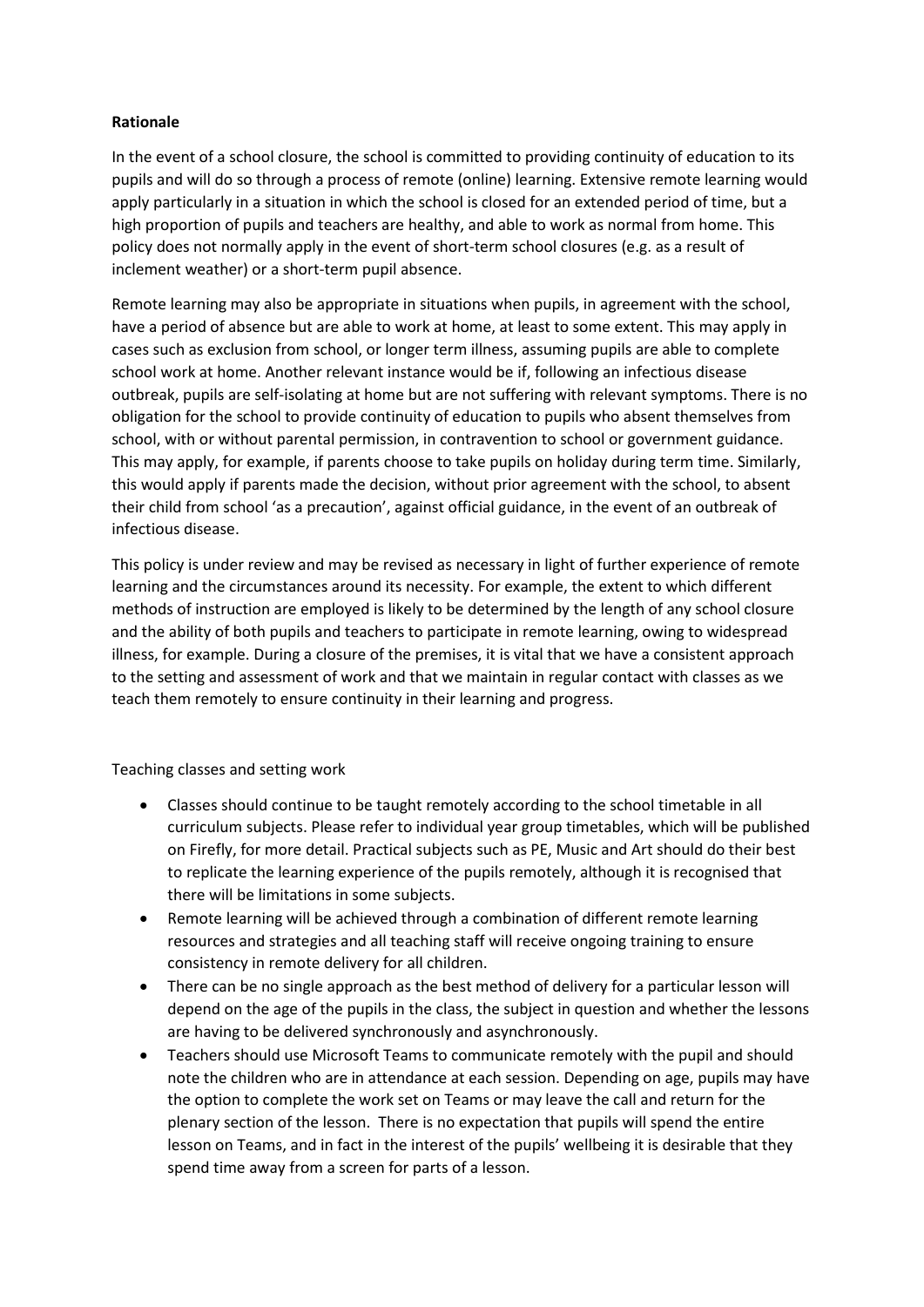- Work and resources should be shared via Firefly or Teams.
- During the daily morning registration time at 9am, teachers should register their class remotely via Teams to ensure a sense of 'normality' and to allow the pupils to have some contact with their class teacher and allow them to see their peers. This will support the pupils' wellbeing. The registers will be taken on the usual register platform and any pupil who has not made contact with the teacher for more than one day, the absence will be followed up as per the Attendance Policy. An update on pupil absence during periods of remote learning is given to the relevant Key Stage Leader.
- Pupils should be set enough work for the number of lessons they would normally be taught during the period of premises closure. Work should be set separately for each separate lesson on the timetable. They should also be set sufficient work for homework according to the homework timetable. Please take care that the amount of work set is appropriate for the age and stage of the pupils involved.
- Work set could range from reading, writing short summaries, answering questions, projects, challenges and quizzes etc. For efficiency, work should be completed electronically as much as possible and submitted through Firefly, however for some tasks it will need to be scanned / photographed if it has been completed by hand.
- All Infant and Junior pupils will receive an individual 'contingency' pack which will contain age appropriate resources, exercise books etc. This is designed to help support families and offer a different way to present and access work. Practical, play based work is a firm foundation in early years and primary practice. As a result, pupils will be encouraged to work as practically as possible using different resources to help make learning fun and engaging.
- If necessary, pupils will be offered support in school with each case being judged on an individual basis.
- Those students who require SEND provision will continue to receive this in line with their IEPs
- Vulnerable children will be assessed individually to ensure that they are still able to access the full remote learning provision

The primary platforms the school will use to deliver continuity of education are: firefly and/or Teams. Access to these platforms is via a pupil's normal school login; if pupils have difficulty with logging in, they should contact the school's ICT support. The extent to which different methods of instruction are employed is likely to be determined by the length of any school closure and the ability of both pupils and teachers to participate in remote learning.

For shorter closures, for example, teachers may set work on firefly for submission in person once the school has reopened. For longer closures, teachers would make more use of live sessions (see specific guidance below and appendix) and electronic assessment. The school reserves the right to vary the range of methods used to provide remote learning tasks, feedback and interaction, based on the particular circumstances of any closure and based on our experience. Tasks will be set in accordance with existing schemes of work, and tasks will be designed to allow pupils to progress through schemes of work at the same pace as if they were in school, where possible. Naturally, remote learning will require pupils and teachers to take a different approach to working through content, but tasks should ensure the pace of content coverage is as close as possible to in-school teaching and that pupils do not fall behind.

#### **Live sessions**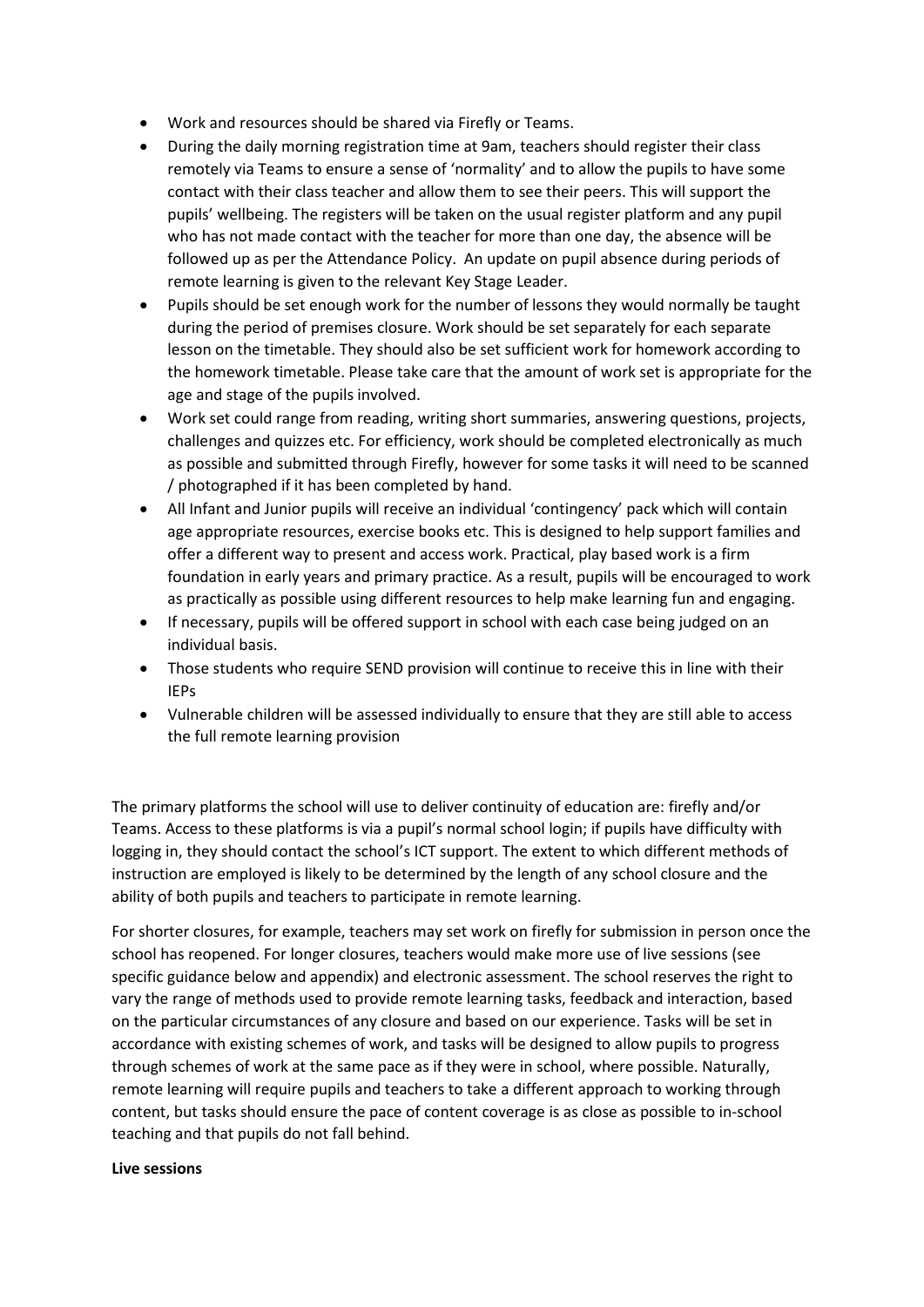For some lessons teachers will deliver content in a 'live' manner. There is an expectation that all teachers should carry out a balance of live lessons, as appropriate to the age of the children and the subject being taught. Pupils will be provided with details on the sessions, and will be expected to participate in them if they are asked and able to. Live sessions can be particularly helpful as they can facilitate contemporaneous communication, with pupils able to respond to teachers' questions (and ask them) via the conversation functionality in Teams and meet.

## **Assessment**

Providing timely and helpful feedback is a cornerstone of good teaching and learning, and whilst this may be more challenging with remote learning, teachers will endeavour to provide regular feedback to pupils on pieces of work that they are required to submit. Under normal circumstances, not all pieces of work are formally assessed by teachers and this would continue to be the case should the school employ remote learning.

Assessed work will be set using via the firefly tasks function, regardless of how pupils' work is eventually submitted, with clear due dates given to pupils for completion, thereby helping pupils to organise their time. The tasks function on firefly also allows pupils to submit work to the teacher before a task can be signed off.

Pupils and teachers should keep accurate records of all work completed, submitted and assessed. Given the nature of the tasks, the type of feedback teachers can provide may not have the same format as marking an exercise book. Teachers are encouraged to ensure, when they set assessed work, that it is designed in such a way that meaningful feedback may be provided. Possible methods may include:

• Providing whole class feedback rather than feedback on individual pieces of work – this is an effective way of providing feedback, supported by findings from educational research

- Using the "Comments" function on online documents on Microsoft
- Providing feedback directly in the tasks function on firefly
- Sending a direct email (or firefly message) to pupils with specific feedback / targets
- Feedback via another website / piece of software (e.g. MyMaths)
- Recording oral feedback and sharing an audio file with the pupil via a Qwiqr code

Additional functionality is available in firefly, if teachers want to create assignments for pupils to complete. These might include, for example, the creation of a tailor-made quiz (containing either multiple choice or extended answers) and teachers are able to use assignments to give feedback within firefly.

## **Expectations of pupils**

Assuming that a pupil is healthy and well enough to work, he / she will be expected to participate as fully as possible in the remote learning process, attend relevant live sessions, complete independent work, and submit assessed tasks promptly.

#### **Expectations of teachers**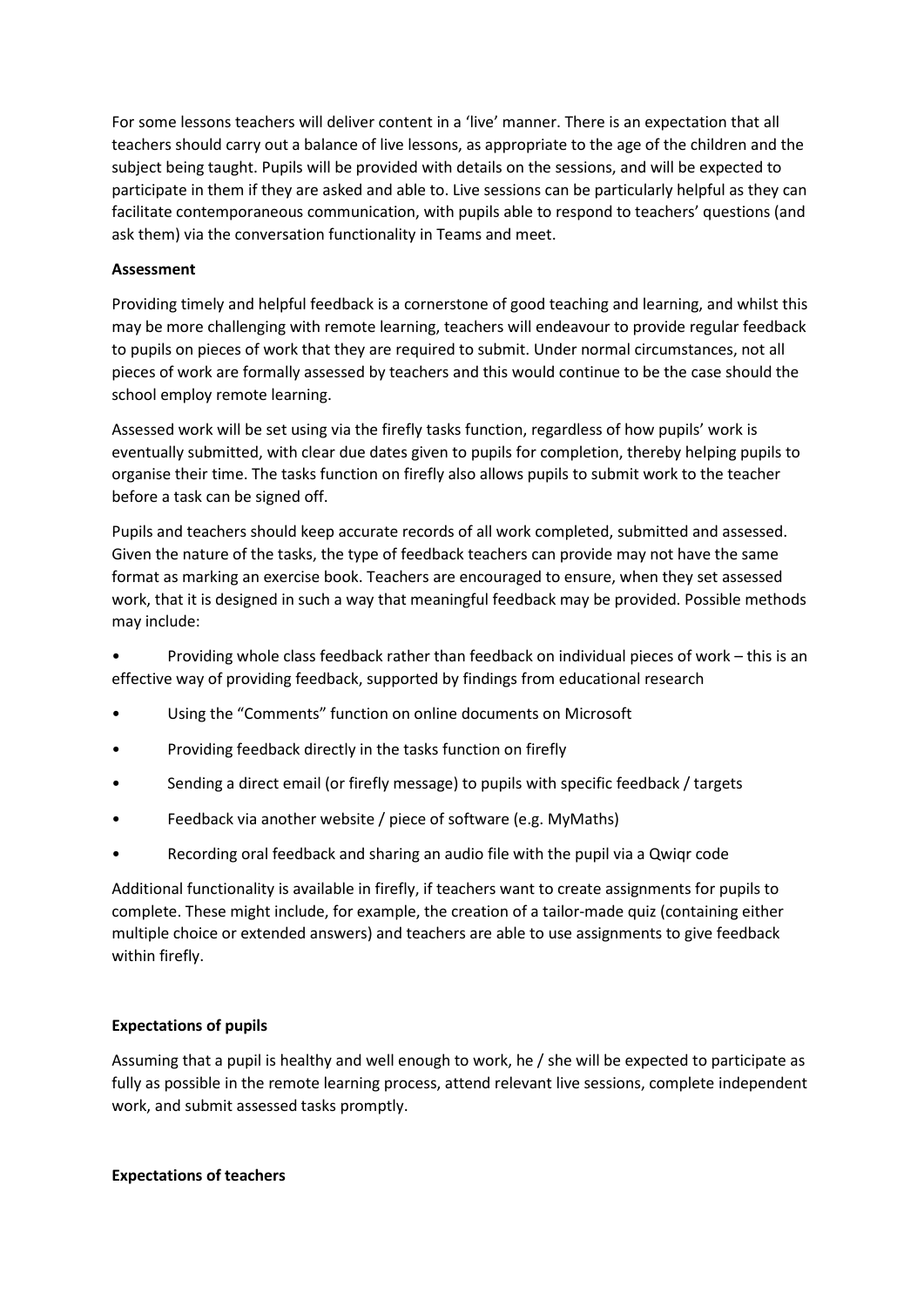Teachers should ensure they have effective internet and a phone connectivity at home. If there are IT related issues while remote working, teachers can contact the ICT Operations Manager via the service desk email. The setting and assessment of remote learning tasks will take place in accordance with school and subject area policies. Under normal circumstances, subject areas take different approaches to the setting and assessment of pupils' work – for example, the frequency of substantive tasks set and the regularity of written assessment provided – and subject area policies will be applied in the event of remote learning. In order that we are providing a consistent approach, Heads of Key Stage, subject leaders and members of SLT are responsible for overseeing the nature and frequency of tasks set and assessed within their subject areas. All teachers should pay due care to the nature of tasks set, so that pupils have a range of activities to complete at home and are not exclusively working on a screen. Members of the SMT will monitor this.

Teachers are responsible for providing constructive feedback to their pupils in a timely manner. Heads of Key Stage are responsible for overseeing the form and regularity of feedback, and will liaise with SLT to ensure consistency.

In the event a teacher is unwell during a period of remote learning, it becomes the responsibility of the line manager to ensure work is set to her/his classes. Note that illness in these cases will treated as normal and recorded in line with normal HR procedures with back to work discussions conducted remotely if required.

Teachers should be available to contact parents if needed, by email or phone (when phoning from personal devices, dialling 141 before the number will ensure the teacher's own number is kept anonymous). If contact is deemed excessive the line manager will be able to support and, if necessary, escalate to the Head of Key Stage or a member of the SLT.

In order to ensure teachers are able to perform the minimum expectations outlined above, the school will provide, time permitting, a range of training opportunities that teachers should have access to before any planned school closure. Teachers should ensure that they have looked through specific instructions, watched walkthroughs and attended teacher training sessions. If teachers require support with any aspects of remote learning, they are encouraged to consult their line managers or SMT.

The relevant pages in firefly are a useful source of training – simply search for the element required. Unless there are extenuating circumstances, teachers will be expected to be contactable remotely by colleagues, pupils and parents. Teachers also should ensure their communication with pupils does not encourage unhelpful work habits. All communication should take place during usual office hours, with no expectation for colleagues to read or respond to emails after 4pm, although responses should be made to electronic messages within one working day in normal practice. For those who are on part-time contracts, communication is expected only on the days on which they would usually work.

Communication must always occur via official school channels, and not through personal accounts or other websites. Permitted methods are (please also see appendix regarding live links and flipped learning):

- Email using school email addresses only (both teachers and pupil)
- Firefly messaging (which can allow teachers to reply to an entire class)